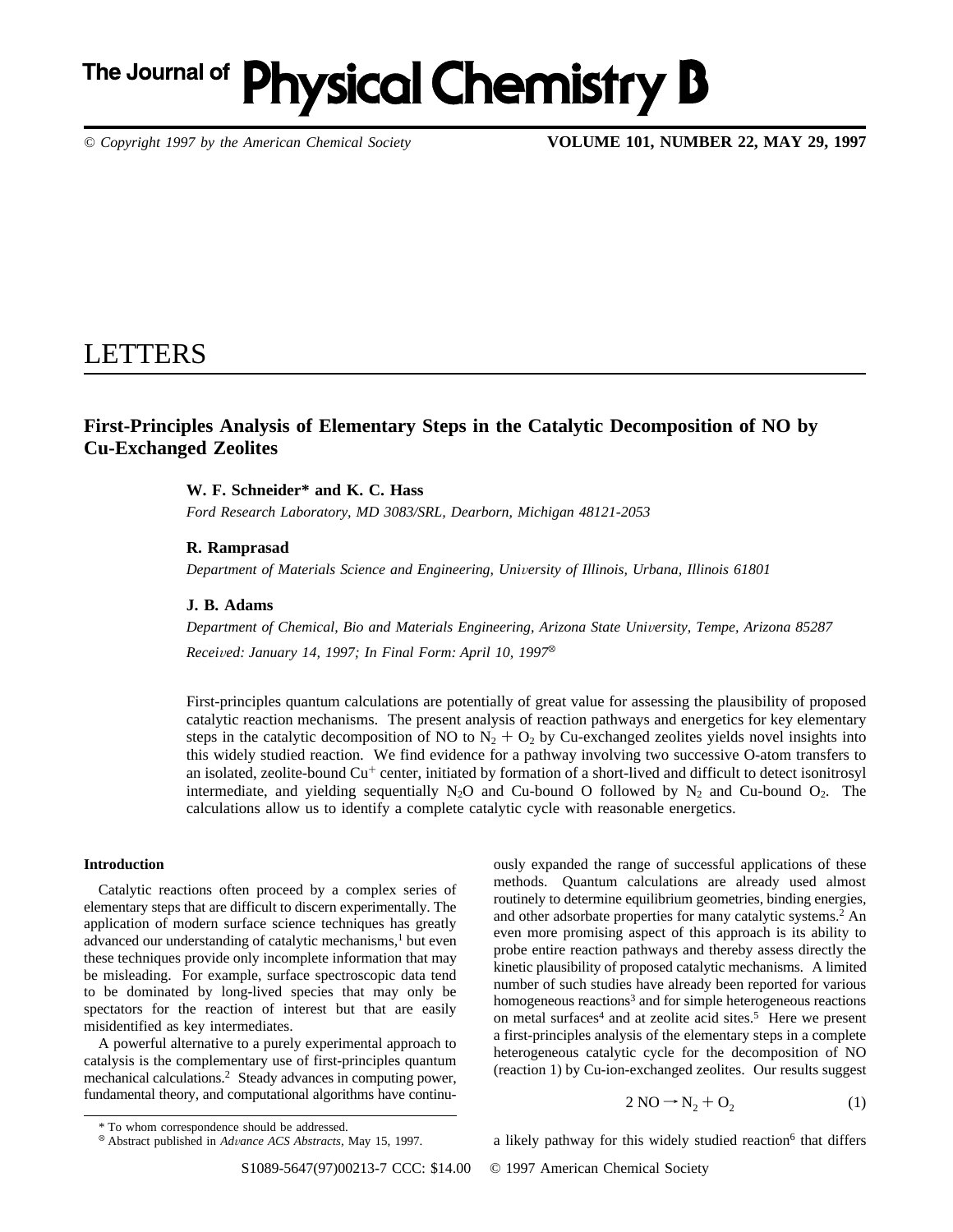**TABLE 1: Selected LSDA Geometry Parameters (Distances in angstroms), Mulliken Charge and Spin Densities, and Becke**-**Perdew Post-scf Binding Energies (kcal mol**-**1)***<sup>a</sup>*

|                                    | state          | BE       | Mulliken charges (spin densities)                        |                      |                                                                              | selected geometry parameters                  |                                                                                                                                                                                       |                                |
|------------------------------------|----------------|----------|----------------------------------------------------------|----------------------|------------------------------------------------------------------------------|-----------------------------------------------|---------------------------------------------------------------------------------------------------------------------------------------------------------------------------------------|--------------------------------|
| $N_2$                              | $1\Sigma_g^+$  | $-378.3$ |                                                          |                      |                                                                              | $N-N: 1.098$                                  |                                                                                                                                                                                       |                                |
| O <sub>2</sub>                     | $\frac{3y}{u}$ | $-220.8$ |                                                          |                      |                                                                              | $O-O: 1.218$                                  |                                                                                                                                                                                       |                                |
| NO.                                | $^2\Pi$        |          | $-277.0$ N: 0.26 (0.69)                                  | $Q: -0.26(0.31)$     |                                                                              | $N-O: 1.154$                                  |                                                                                                                                                                                       |                                |
| $N_2O$                             | $1\Sigma$      |          | $-482.5$ N <sub>1</sub> : 0.16                           | $N_2$ : 0.62         | $O: -0.46$                                                                   | $N-N: 1.130$                                  | $N-O: 1.181$                                                                                                                                                                          |                                |
| $[ONNO]$ <sup><math>*</math></sup> | A''            |          | $-516.3$ O <sub>1</sub> : $-0.40$ (0.31)                 | $N_1$ : 0.64 (0.28)  |                                                                              | $O_1-N_1$ : 1.183                             | $N_1 - N_2$ : 1.163                                                                                                                                                                   | $N_2$ –O <sub>2</sub> : 1.695  |
|                                    |                |          | $N_2$ : $-0.01$ ( $-0.03$ ) $Q_2$ : $-0.24$ (1.43)       |                      |                                                                              | $O_1-N_1-N_2$ : 165.1° $N_1-N_2-O_2$ : 109.2° |                                                                                                                                                                                       |                                |
| $[NNOO]^+$                         |                |          | ${}^{3}A''$ -501.8 N <sub>1</sub> : -0.07 (0.48)         | $N_2$ : 0.50 (0.10)  |                                                                              | $N_1-N_2$ : 1.145 $N_2-O_1$ : 1.292           |                                                                                                                                                                                       | $O_1-O_2$ : 1.593              |
|                                    |                |          | $Q_1$ : -0.27 (0.14)                                     | $Q_2$ : -0.16 (1.28) |                                                                              | $N_1-N_2-O_1$ : 145.7° $N_2-O_1-O_2$ : 116.0° |                                                                                                                                                                                       |                                |
| ZCu                                |                |          | ${}^{1}$ A' -1157.9 Cu: 0.50                             |                      |                                                                              | $Cu-O(H)$ : 1.938                             |                                                                                                                                                                                       | $O - Cu - O$ : 85.9 $^{\circ}$ |
| ZCuO                               |                |          | $3A'' -1271.8$ Cu: 0.93 (0.50)                           | $Q: -0.53(1.28)$     |                                                                              | $Cu-O: 1.700$                                 |                                                                                                                                                                                       |                                |
| ZCuO <sub>2</sub>                  |                |          | $3A'' -1401.6$ Cu: 0.79 (0.33)                           |                      | $Q_1$ : $-0.22$ (0.70) $Q_2$ : $-0.10$ (0.89) $Cu - Q_1$ : 1.792             |                                               | $O_1-O_2$ : 1.264                                                                                                                                                                     | $Cu-O1-O2: 119.0°$             |
| ZCuNO                              |                |          | ${}^{2}A'$ -1473.5 Cu: 0.71 (0.06)                       |                      | N: $0.08(0.57)$ O: $-0.31(0.37)$                                             | $Cu-N: 1.741$                                 | $N=O: 1.174$                                                                                                                                                                          | $Cu-N-O: 144.9^{\circ}$        |
| <b>ZCuON</b>                       |                |          | ${}^{2}A'$ -1455.0 Cu: 0.68 (-0.03)                      |                      | $O: -0.38(0.23)$ N: 0.19 (0.82)                                              | $Cu-O: 1.821$                                 | $O-N: 1.185$                                                                                                                                                                          | $Cu-O-N: 136.0^{\circ}$        |
| ZCuONNO                            |                |          | ${}^{3}A''$ -1744.0 Cu: 0.71 (0.21)                      |                      | $Q_1$ : $-0.42$ (0.37) N <sub>1</sub> : 0.18 (0.52)                          | $Cu-O1: 1.819$                                | $O_1 - N_1$ : 1.207                                                                                                                                                                   | $N_1-N_2$ : 1.742              |
|                                    |                |          |                                                          |                      | $N_2$ : 0.31 (0.45) $Q_2$ : -0.28 (0.40) $N_2$ - $Q_2$ : 1.161               |                                               |                                                                                                                                                                                       |                                |
|                                    |                |          |                                                          |                      |                                                                              |                                               | $Cu-O_1-N_1$ : 128.5° $O_1-N_1-N_2$ : 108.8° $N_1-N_2-O_2$ : 112.3°                                                                                                                   |                                |
|                                    |                |          | $[ZCuONNO]^+$ <sup>3</sup> A" -1736.7 Cu: 0.87 (0.44)    |                      | $Q_1$ : -0.59 (0.73) N <sub>1</sub> : 0.02 (-0.03) Cu-O <sub>1</sub> : 1.756 |                                               | $O_1-N_1$ : 1.642                                                                                                                                                                     | $N_1-N_2$ : 1.173              |
|                                    |                |          |                                                          |                      | $N_2$ : 0.53 (0.31) $Q_2$ : -0.42 (0.34) $N_2$ - $Q_2$ : 1.196               |                                               |                                                                                                                                                                                       |                                |
|                                    |                |          |                                                          |                      |                                                                              |                                               | $Cu-O1-N1: 103.6° O1-N1-N2: 110.5° N1-N2-O2: 154.0°$                                                                                                                                  |                                |
|                                    |                |          | $[ZCuOONN]^{\ddagger}$ $^{3}A''$ -1718.3 Cu: 0.96 (0.43) |                      | $Q_1$ : $-0.50$ (0.55) $Q_2$ : $-0.29$ (0.14) $Cu - Q_1$ : 1.758             |                                               | $O_1-O_2$ : 1.553                                                                                                                                                                     | $O_2-N_1$ : 1.343              |
|                                    |                |          |                                                          |                      | $N_1$ : 0.37 (0.10) $N_2$ : -0.08 (0.18) $N_1-N_2$ : 1.154                   |                                               |                                                                                                                                                                                       |                                |
|                                    |                |          |                                                          |                      |                                                                              |                                               | Cu-O <sub>1</sub> -O <sub>2</sub> : $108.0^{\circ}$ O <sub>1</sub> -O <sub>2</sub> -N <sub>1</sub> : $111.9^{\circ}$ O <sub>2</sub> -N <sub>1</sub> -N <sub>2</sub> : $133.8^{\circ}$ |                                |

 $aZ$  is the Al(OH)<sub>4</sub> single T-site model, with Cu coordinated to two O atoms and  $C_s$  symmetry imposed. Binding energies are referenced to hypothetical spin-restricted atoms.

from all previous mechanistic speculations $6-9$  and that involves a number of unusual and unanticipated intermediates. These new insights into the decomposition chemistry of NO may have broad implications, given the known environmental<sup>6</sup> and biological<sup>10</sup> significance of this molecule.

Below ∼1000 K, reaction 1 is thermodynamically favorable, although it does not proceed at an appreciable rate in the absence of a catalyst. Of the known catalysts for this reaction, Cu-ionexchanged zeolites, and in particular Cu-ZSM-5, exhibit the highest sustained activities.<sup>6</sup> Despite a wealth of experimental  $data^{6-9}$  and a growing number of theoretical studies<sup>9c,11,12</sup> of possible intermediate species, the detailed mechanism by which reaction 1 is catalyzed by Cu zeolites has yet to be convincingly demonstrated. The catalytically active sites are believed to be chemically isolated Cu cations, atomically dispersed throughout the zeolite nanopores and stabilized by interactions with locally anionic, Al tetrahedral- (or T-) sites of the aluminosilicate framework.13 Depending on the conditions of preparation and pretreatment, a variety of Cu ions can be present, charge compensated by either one or two framework Al and possibly extraframework species.<sup>14</sup> We have found previously that an isolated Cu ion near two Al T-sites (a nominally  $Cu^{2+}$  ion) is unlikely to be active catalytically,<sup>15</sup> and we focus here on the case of a single, zeolite-bound Cu ion charge-compensated by one Al T-site (a nominally  $Cu<sup>+</sup>$  ion). Such a site is generically denoted ZCuL, Z representing the formally anionic zeolite fragment and L any ligated extralattice species. Previous work has demonstrated that  $Cu<sup>+</sup>$  chemistry is relatively insensitive to the choice for model  $Z<sup>11</sup>$  All calculations reported here are for the "single T-site model" (**1**),



in which the Cu ion is two-coordinated to a single  $Al(OH)_4^-$ 

fragment. The simplicity of this model makes it particularly attractive computationally, and calculations on larger clusters are consistent with this two-coordinate binding mode near an Al T-site.<sup>12b,d</sup> We employ density functional theory (DFT), which has proven to be an efficient and reliable method for treating transition-metal complexes.16 While we cannot expect **1** to quantitatively represent any particular Cu zeolite, we do expect the qualitative chemical insights derived from it to be reliable for high-silica catalysts like Cu-ZSM-5.

#### **Computational Details**

Geometries and vibrational spectra were obtained within the local spin density approximation (LSDA)<sup>17</sup> and the final energies improved by perturbative application of Becke exchange<sup>18</sup> and Perdew correlation<sup>19</sup> gradient corrections.<sup>20</sup> Energies and energy gradients were calculated with the Amsterdam Density Functional code21 which was interfaced to the efficient natural internal coordinate and geometry optimization algorithms implemented in the GAMESS code.<sup>22</sup> A valence double- $\zeta$  plus polarization Slater-type basis was used for all atoms save Cu, for which a double-*ú* s and p and triple-*ú* d basis was employed. A numerical integration parameter of at least 5.0 was used in all calculations, $21<sup>b</sup>$  and geometries were converged to maximum and root-mean-square gradients of less than 0.001 and 0.00033 hartree/bohr, respectively. A summary of key results is provided in Table 1. As a simple example of the reliability of the computational approach, reaction 1 is calculated to be exothermic by 45 kcal mol<sup>-1</sup> at 0 K, compared to an experimental value of 43 kcal mol<sup>-1</sup>. We cannot expect this same level of accuracy for the entire NO decomposition reaction profile, and in fact the accuracy of DFT for inorganic reaction profiles is an area of active research (see, *e.g.,* ref 23). For the present study we are concerned only with the qualitative characterization of the NO decomposition potential energy surface, for which the present approach is adequate.

#### **Results and Discussion**

The interaction of two free NO provides important clues for possible Cu-zeolite-catalyzed NO decomposition mechanisms. The *concerted* reaction of two NO to produce  $N_2$  and  $O_2$  (*i.e.*,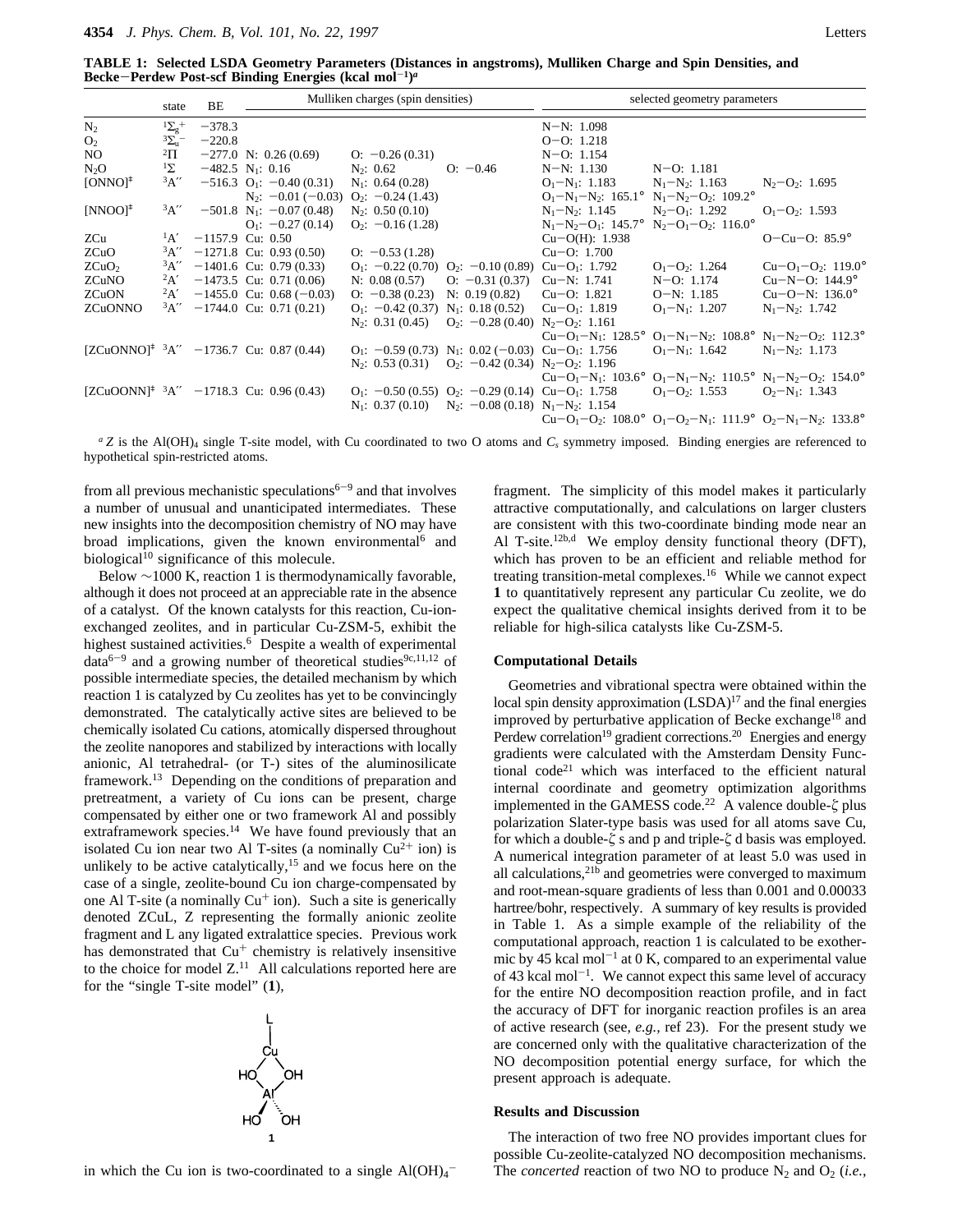

**Figure 1.** Schematic orbital correlation diagram for reactions 2 and 3 on a planar reaction coordinate, derived from LSDA calculations. Arrows denote filling of highest occupied molecular orbitals, and solid and dashed lines denote symmetric (a′) and antisymmetric (a′′) orbitals. The diagram demonstrates the smooth evolution of occupied and virtual orbitals characteristic of an electronically allowed reaction pathway. Inclusion of ZCu does not qualitatively alter the orbital description but does substantially modify the reaction energetics.

through a cyclic transition state) is forbidden by orbital symmetry and thus intrinsically unfavorable, both in the absence and presence of a Cu catalyst.<sup>15</sup> The first step in the hightemperature decomposition of free NO is instead formation of  $N_2O$  and O (reaction 2).<sup>24</sup>

$$
ON + NO \rightarrow [ONNO]‡ \rightarrow O(^{3}P) + N_{2}O
$$
 (2)

Calculations indicate that reaction 2 occurs along a coordinate in which the two NO approach through their N ends, and on the 3A′′ potential surface yields ground state products (Table 1 and Figure 1). The calculated barrier to reaction 2 (38 kcal  $mol^{-1}$ ) is due almost entirely to its net endothermicity (36 kcal  $mol^{-1}$ ). At high temperatures reaction 2 initiates a series of Zeldovich atom substitution reactions, $24$  but in the present context it is more useful to consider a simpler process in which  $N_2O$  and  $O(3P)$  recombine through their O centers on the same <sup>3</sup>A" energy surface to produce ground state products (reaction 3, Figure 1).

$$
N_2O + O(^3P) \rightarrow [NNOO]^{\dagger} \rightarrow N_2 + O_2 \tag{3}
$$

This second step is both highly exothermic  $(81 \text{ kcal mol}^{-1})$  and has a modest barrier (16 kcal mol<sup>-1</sup>). Reactions 2 and 3 suggest a possible Cu zeolite NO decomposition mechanism in which the active sites accept and stabilize  $O(^3P)$  in an initial N<sub>2</sub>Oforming step and then back-donate the atom to produce final products. The calculations below demonstrate the plausibility of this mechanism and identify a microscopic route by which such successive atom transfers can occur.

An isolated ZCu site is a likely candidate to serve as an  $O(^3P)$ atom reservoir. ZCuO has been postulated to be formed during the NO decomposition process but has not been definitively identified experimentally.<sup>9</sup> ZCuO has a  ${}^{3}A''$  ground state in the single T-site model—corresponding to ZCu-bound  $O(3P)$ —with a singlet-triplet splitting of 8 kcal mol<sup>-1</sup>. The extralattice O atom partially oxidizes the Cu center, yielding an electronic structure intermediate between  $Z^{-}$ -Cu<sup>+</sup>-O and  $Z^{-}$ -Cu<sup>2+</sup>-O-, with unpaired electron density distributed over both the Cu and O centers. While the latter resonance structure more closely represents the charge distribution (Table 1), the former

makes explicit the binding of oxygen as  $O(^3P)$  to ZCu. The absence of a ZCuO signal in EPR experiments has led some to suggest that, if it exists, ZCuO must be diamagnetic. More likely, the random orientation of many triplet ZCuO within the zeolite and the resulting anisotropic intra- and intermolecular dipole-dipole interactions obscure any EPR signal.25 The binding energy of  $O(^3P)$  to ZCu is 78 kcal mol<sup>-1</sup> in the single T-site model; coupled with reaction 2, ZCuO formation provides a net driving force for that reaction of 42 kcal mol<sup>-1</sup>.

It remains to be demonstrated precisely how two NO might simultaneously transfer an  $O(^3P)$  atom to a ZCu site and form N<sub>2</sub>O. A ZCu center is known from both experiment<sup>7d,26</sup> and theory $9c,11,15$  to form stable N-down mono- (ZCuNO) and dinitrosyl  $(ZCu(NO)_2)$  adducts, and both of these have been proposed as precursors to ZCuO and  $N_2O$ .<sup>6,9,26</sup> We have been unable to identify a molecular pathway leading either directly from  $ZCu(NO)$ , or indirectly from  $ZCuNO$  plus a second gasphase NO to ZCuO and N2O products, which suggests that both of these adducts are in fact spectators and not intermediates in this reaction. O-down adducts of NO with ZCu, which calculations indicate are only somewhat less stable than the observed N-down complexes, are possible alternative reaction intermediates. For example, the isonitrosyl ZCuON is bound by 20 kcal mol<sup>-1</sup> in the single T-site model, only 19 kcal mol<sup>-1</sup> less than that of the N-down analog. Addition of a second, triplet-coupled O-down NO to the isonitrosyl yields the hyponitrite complex  $ZCuO<sub>2</sub>N<sub>2</sub>$ ,<sup>15</sup> which is only 18 kcal mol<sup>-1</sup> less stable than  $ZCu(NO)_2$  in the single T-site model and which has an electronic configuration  $({}^3A''$  ground state) and geometric structure (short  $N-N$  bond, partially cleaved  $N-O$  bonds) that are particularly suggestive of the first step in an NO decomposition process.

While it is possible that the hyponitrite is itself an intermediate in the catalytic decomposition of NO, more likely the same favorable electronic and geometric effects are achieved without the second NO ever interacting directly with the Cu. Specifically, we consider an Eley-Rideal type process in which one NO adsorbs in an activated O-down conformation (reaction 4)

$$
ZCu + NO \leftrightarrow ZCuON \tag{4}
$$

and subsequently reacts with a second gas-phase NO along the triplet energy surface to form  $N_2O$ , leaving behind a Cu-bound  $O(^3P)$  atom (reaction 5).

$$
ZCuON + NO \rightarrow [ZCuONNO]† \rightarrow ZCuO + N2O (5)
$$

Using transition state searching and intrinsic reaction coordinate (IRC) following techniques, $27$  we are able to map out a molecularly detailed pathway for this process (Figure 2). Following the barrierless adsorption of the first NO in an O-down conformation, a second gas-phase NO approaches with its N end directed toward the first N. Calculations indicate the existence of a relatively weakly bound adduct (ZCuONNO), but this species would likely have a fleeting existence, as the energy barrier to form  $ZCuO$  and  $N<sub>2</sub>O$  from the adduct is only  $7$  kcal mol<sup>-1</sup>, less than the adsorption energy of the second NO. The transition state for this reaction ( $[ZCuONNO]^+$ , Figure 2 and Table 1) has an imaginary frequency of  $537i$  cm<sup>-1</sup> along the reaction coordinate and a structure consistent with the simultaneous cleavage and formation of  $O-N$  and  $N-N$  bonds, respectively. Other planar conformations of the transition state, including that derived from the hyponitrite above, were found to have essentially the same structure and energy. These results provide strong evidence that the occasional O-down adsorption of NO produces a highly reactive intermediate that may be too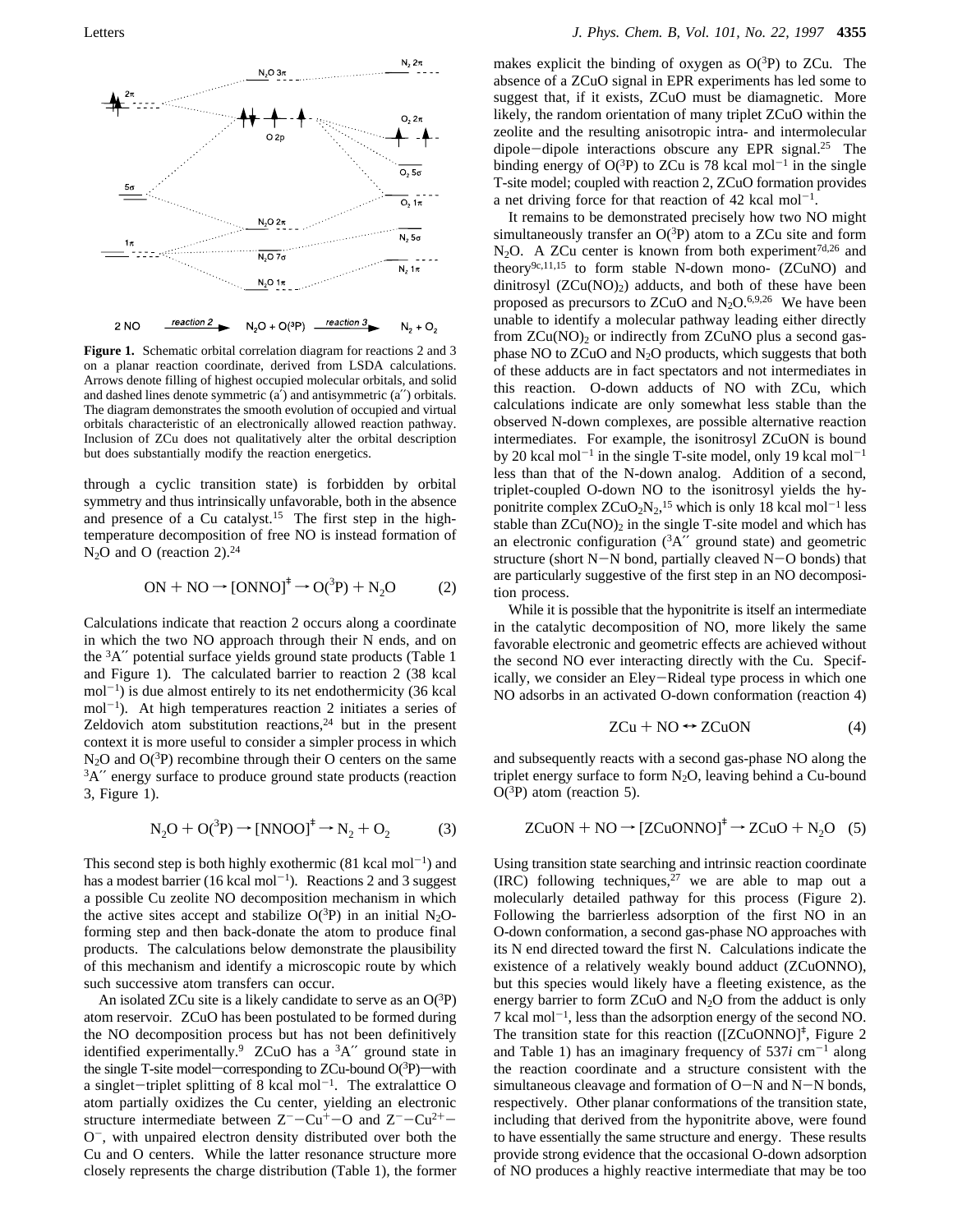

Figure 2. Potential energy surface, based on the single T-site model, for the sequence of reaction steps leading to NO decomposition. Numbers in italics are calculated relative energies (in kcal  $mol^{-1}$ ) obtained from the single T-site model.

short lived to be easily detected but that provides a template for O-atom transfer to Cu and N-N bond formation in the form of N2O. N2O is indeed often observed during NO decomposition by Cu zeolites and other catalysts, $28$  but the present explanation for its production is novel and more plausible than any previous proposals.

From the analogy with gas-phase NO chemistry drawn above, a possible next step in a catalytic NO decomposition cycle is recombination of N<sub>2</sub>O and O(<sup>3</sup>P) to produce N<sub>2</sub> and O<sub>2</sub>. Presumably the  $O_2$  thus generated would remain coordinated to the Cu center; thus, we consider  $ZCuO<sub>2</sub>$ , another intermediate that has been postulated but not observed directly in Cu-zeolite chemistry.<sup>9</sup> Calculations predict  $ZCuO<sub>2</sub>$  to have an end-on, bent "superoxo" structure, with an O-O bond length increased by 0.05 Å and an  $O-O$  stretch frequency red-shifted by about 250  $cm^{-1}$  with respect to free  $O_2$ . These features are typical of superoxo complexes of other transition-metal ions. While rare, mononuclear superoxo complexes of Cu have been observed in environments protected by bulky polydentate ligands; $^{29}$  the zeolite lattice is also likely to provide sufficient protection for individual Cu ions to coordinate  $O_2$ . In contrast to earlier studies,<sup>9c</sup> we find no evidence for a bidentate ("peroxo") binding mode. The electronic structure of  $ZCuO<sub>2</sub>$  can be described as a roughly equal mix between  $Z^{-}$ -Cu<sup>+</sup>-O<sub>2</sub> and  $Z^{-}$ -Cu<sup>2+</sup>- $O_2^-$ ; *i.e.*, the Cu is in an intermediate state of oxidation between  $ZCu$  and  $ZCuO$ . As the qualitative description suggests,  $ZCuO<sub>2</sub>$ has a <sup>3</sup>A" ground state, with the spin density distributed between the Cu and the two O centers.

We consider then a second Eley-Rideal process in which a gas-phase  $N_2O$  reacts with ZCuO (reaction 6).

$$
ZCuO + N_2O \rightarrow [ZCuOONN]^{\dagger} \rightarrow ZCuO_2 + N_2 \quad (6)
$$

Again, a molecularly detailed pathway can be traced out on the 3A′′ surface for this reaction, involving the interaction of the two species through their O centers and direct formation of the transition state  $[ZCuOONN]^+$  (Figure 2). The reaction has an early transition state, with the  $N_2$ -O bond lengthened by just  $0.10 \text{ Å}$  and the O-O bond only partially formed and with an



**Figure 3.** Catalytic cycle for NO decomposition based on reported calculations.

imaginary frequency of  $690i$  cm<sup>-1</sup> along the reaction coordinate. The transition state is 36 kcal mol<sup> $-1$ </sup> higher than the separated reactants in the single T-site model: a barrier larger than that for reaction 5 but still 6 kcal mol<sup> $-1$ </sup> lower than separated ZCu + 2NO. Clearly, ZCuO is the crucial intermediate in establishing the balance between reactions 5 and 6: environments (or Z models) that stabilize ZCuO will promote the  $N_2O$ -forming step but inhibit subsequent  $N_2$  formation, while environments that destabilize ZCuO will have the opposite effect. The ability to balance these two effects may well be an important criterion for a successful catalyst system.

The decomposition cycle is completed by desorption of triplet  $O<sub>2</sub>$  to regenerate the reduced Cu site (reaction 7).

$$
ZCuO_2 \leftrightarrow ZCu + O_2 \tag{7}
$$

The  $O_2$  desorption energy of 23 kcal mol<sup>-1</sup> in the single T-site model is comparable to that of O-down NO. Thus, reactions 4-7 constitute an electronically, thermodynamically, and kinetically plausible pathway for the conversion of NO to  $N_2$  and  $O_2$ on a single Cu site, shown schematically in Figure 3. A distinguishing feature of this mechanism is the successive transfer of two O atoms to the mononuclear active site, the first transfer oxidizing the active site and the second partially rereducing it. The ability to act as a template for  $O_2$  production